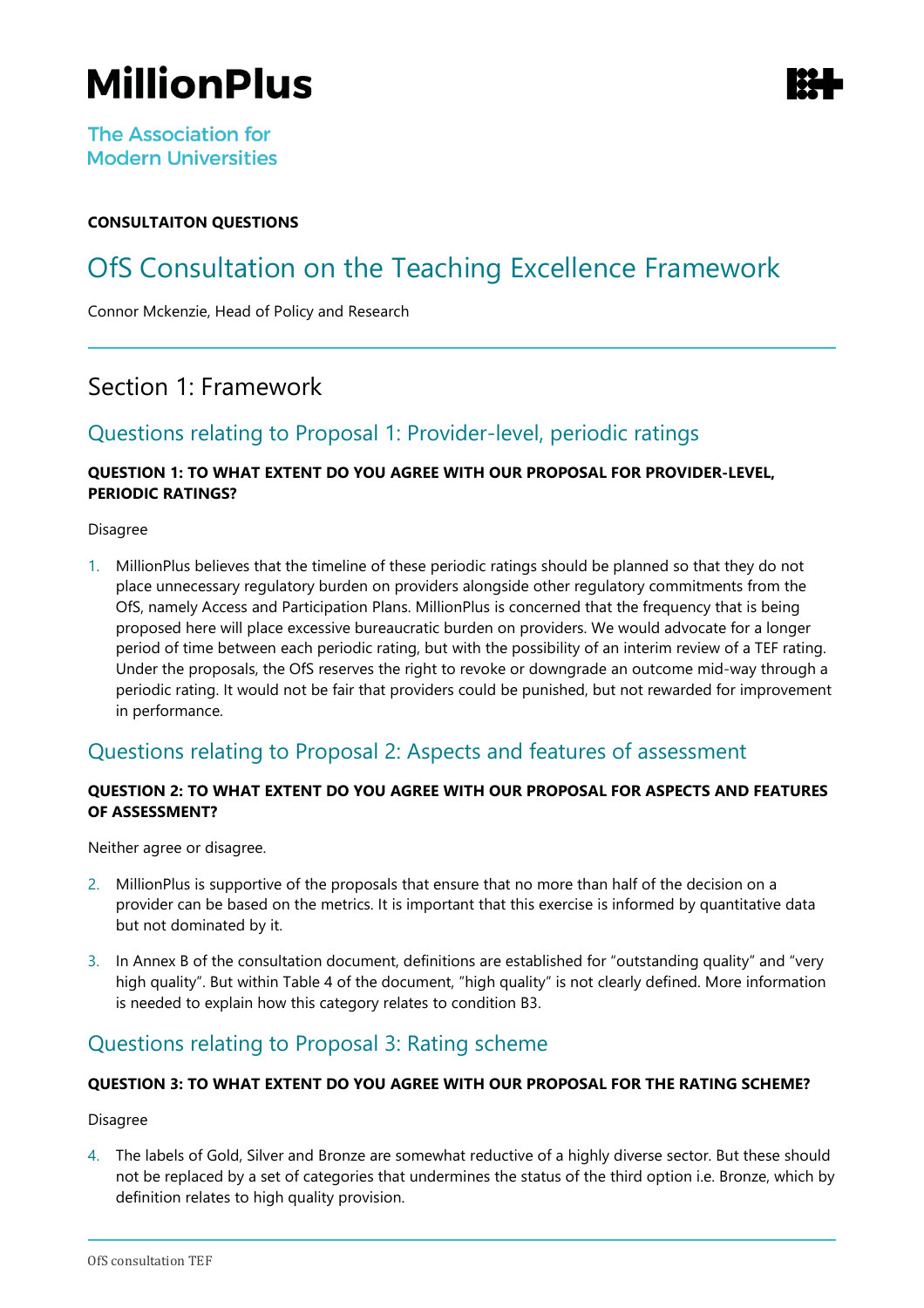5. MillionPlus objects to the category "requires improvement", reasons for which are explained below in our answer to question 4. MillionPlus believes that the issues that are raised in the consultation document over the potential negative perceptions of the bronze category (paragraph 49) would be ameliorated by the alternative solution that we are proposing in question 4.

### Questions relating to Proposal 4: Absence of excellence

#### **QUESTION 4: TO WHAT EXTENT DO YOU AGREE WITH OUR PROPOSAL FOR WHERE THERE IS AN ABSENCE OF EXCELLENCE?**

#### Strongly disagree

6. MillionPlus is opposed to the label "requires improvement" that is being proposed within the rating scheme. This will not be interpreted well within the sector and beyond, and will mislead. This does not seem a suitable description for provision that is being deemed satisfactory but below excellence. It also ignores the advice of the Independent Review of TEF, which suggested that this part of the rating scheme should be named "meets the UK quality requirements". MillionPlus believes it would be more appropriate to adopt this phrase or similar language such as "meets the quality threshold".

# Section 2: Scope

### Questions relating to Proposal 5: Provider eligibility

### **QUESTION 5: TO WHAT EXTENT DO YOU AGREE WITH OUR PROPOSAL FOR PROVIDER ELIGIBILITY?**

#### Agree

7. It would be helpful to have more clarity on how the TEF will interact with quality and standards requirements of the devolved nations, namely those of the Scottish Funding Council. As noted in the consultation document, the quality assurance framework is under review at present, so this will have to be monitored. It would be useful for Scottish providers to have information published as and when this policy review develops so that they are clear on the OfS's expectations.

### Questions relating to Proposal 6: Courses in scope

#### **QUESTION 6: TO WHAT EXTENT DO YOU AGREE WITH OUR PROPOSAL FOR COURSES IN SCOPE?**

#### Strongly disagree

- 8. MillionPlus objects to the inclusion of registered students in the scope of the TEF. The Teaching Excellence Framework is an exercise to assess teaching excellence. This is not just a question of semantics or reading too much into the name of the framework, which has been subject to changes over time. Fundamentally, the core purpose of the TEF is to identify excellence in provision in creating a learning environment and impact on students. MillionPlus does not therefore think it is fair to have registered students who are not taught at the provider within scope for this assessment. This would amount to a duplication of regulation at both the taught and registered provider in many cases, which is not in the interests of students as it will create excessive regulatory burden for the sector.
- 9. The OfS has argued that this proposal would create incentives for both the registered and taught providers to improve performance. But we would argue that there are already a number of incentives in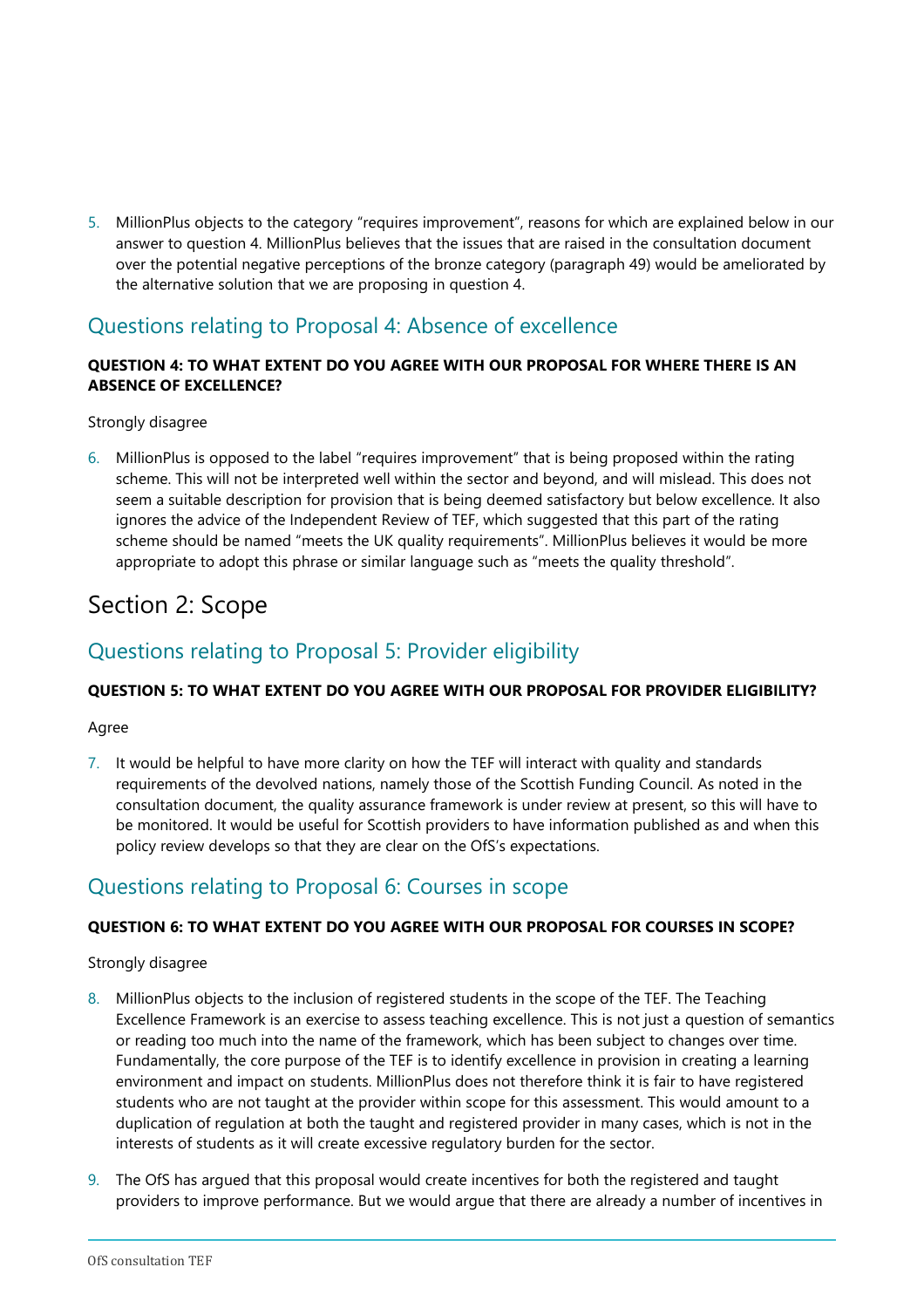place that would drive this. The proposals listed in the consultation on the new approach to regulating outcomes (B3) would place heavy incentives on providers to improve performance for both taught and registered students. We think this would act as a sufficient driver of performance in the outcomes measures, and is more appropriately aligned to those which the registered provider has more direct control over and responsibility for. We do not think it is reasonable to assess some of the student experience metrics that are being proposed for registered students, as these correspond directly to the direct role of teaching played by the teaching provider.

10. MillionPlus believes that the inclusion of both taught and registered students within the scope of the TEF could disincentivise partnerships going forward, making many providers less willing and engaged in developing such arrangements. This is not in the interest of students, as it is likely to limit student choice.

## Section 3: Evidence

### Questions relating to Proposal 7: Provider submission

#### **QUESTION 7: TO WHAT EXTENT DO YOU AGREE WITH OUR PROPOSAL FOR PROVIDER SUBMISSIONS?**

#### Agree

11. MillionPlus is pleased to see that recommendations from the independent review of the TEF have been taken on board and shaped the content of this proposal.

### Questions relating to Proposal 8: Student submission

#### **QUESTION 8: TO WHAT EXTENT DO YOU AGREE WITH OUR PROPOSAL FOR STUDENT SUBMISSIONS?**

Neither agree or disagree

- 12. MillionPlus has some concerns over how the student submission in the TEF might operate. In principle, MillionPlus is very supportive of incorporating the student voice into the process. It is important to remember that the purpose of this framework is to support excellence in provision for students. The logic for making the student submission voluntary is understandable, but this could lead to a significant split within the sector in respect to student submissions. Furthermore, there is also likely to be a significant variation in the detail and quality of submissions that are submitted. This is likely to reflect the size of the institution. Larger institutions, with more developed student infrastructure and larger/more organised student unions are likely to be those who have more time and resource to dedicate to this through their students.
- 13. As this is a voluntary exercise, we assume that this will function as a supplementary aspect of the evidence within the TEF. But it is unclear how submissions would be compared based on the presence of a student submission (or variation of quality between those where a student submission has been made). It would seem unfair that providers might be at a disadvantage for something that they have only limited control influencing. It is worth noting that the student voice is captured within the TEF through the NSS metrics that are being used as indicators for providers. This is arguably a more objective way of accounting for the student voice than the inclusion of a student submissions, which while of value, might display significant variation in style and form.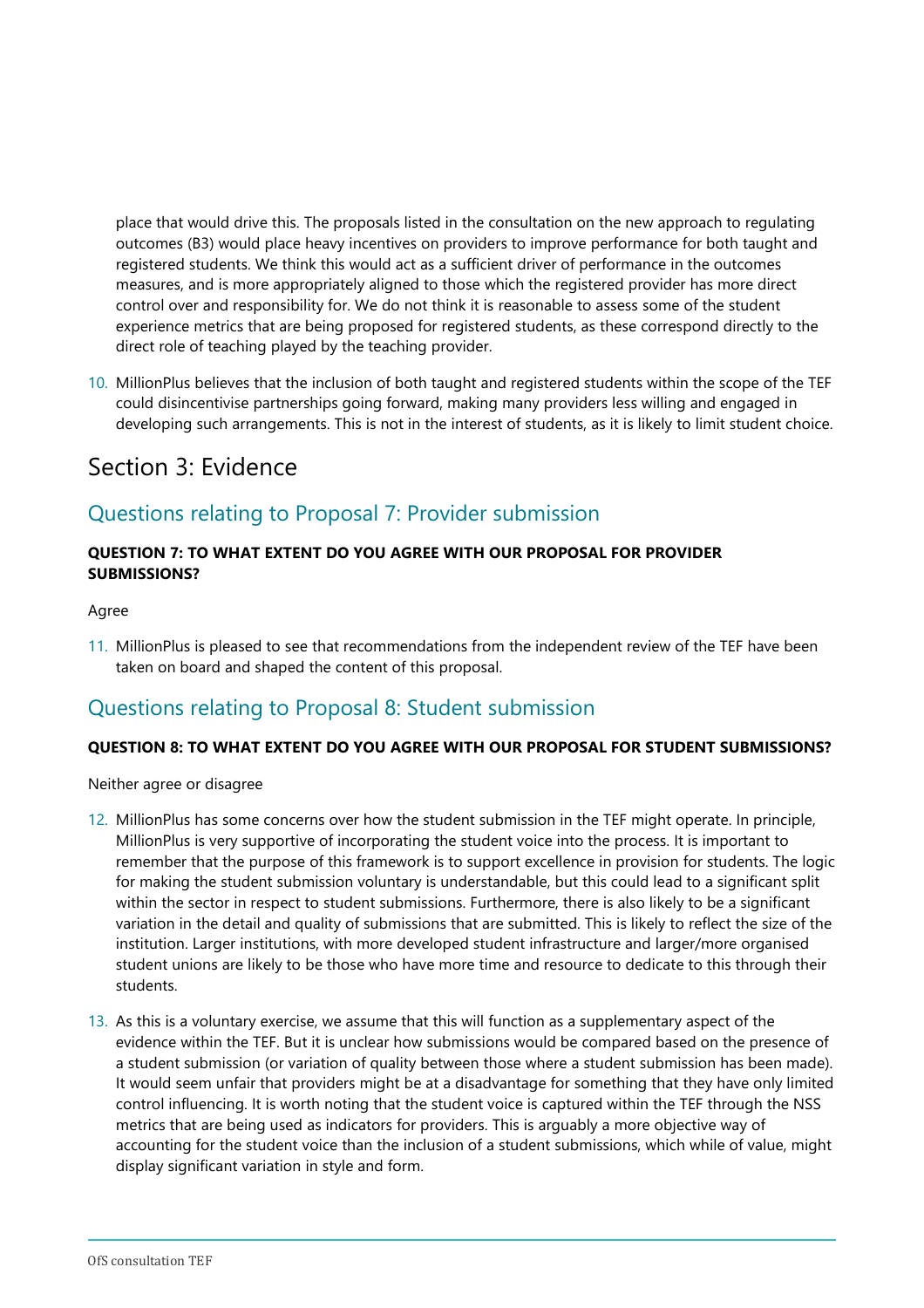14. Furthermore, the timing of this submission as proposed in the document will make student engagement a challenge. This risks undermining the quality of submissions and the value of the exercise. Students will either be heavily focused on returning to their studies or acclimatising to the new environment of higher education within this short timeframe.

### Questions relating to Proposal 9: Indicators

### **QUESTION 9: TO WHAT EXTENT DO YOU AGREE WITH OUR PROPOSAL FOR INDICATORS?**

#### Agree

The indicators that have been selected from the NSS seem reasonable. The omission of LEO data as an input variable is to be welcomed. MillionPlus has commented on issues surrounding the progression measure in our response to the consultation on the new approach to regulating student outcomes. These are addressed in our responses to the other two consultations on regulating student outcomes (see question 6 in our submission to the consultation on a new approach to regulating outcomes, and questions 3, 22, 23 and 25 in our submission to constructing student outcome and experience indicators, for full details). But in principle, we do not object to the inclusion of some form of progression measure within the TEF.

### Section 4: Assessment

### Questions relating to Proposal 10: Expert review

### **QUESTION 10: TO WHAT EXTENT DO YOU AGREE WITH OUR PROPOSAL FOR EXPERT REVIEW?**

Agree

### Questions relating to Proposal 11: Assessment of evidence

### **QUESTION 11: TO WHAT EXTENT DO YOU AGREE WITH OUR PROPOSAL FOR THE ASSESSMENT OF EVIDENCE?**

Neither agree or disagree

15. The principles of assessment here seem sound but it would be beneficial for providers to have a bit more information or clarity on the assessment process before any proposals are taken forward. The proposals suggest there will have to be some level of triangulation between the quantitative data that is offered through the OfS indicators on the one hand, and the provider submission on the other. This is no doubt a complex process. MillionPlus is not advocating a fully formulaic approach to the assessment process here, as this could have perverse consequences in a highly diverse higher education sector. However, it would be sensible to offer more insight into the process of assessment, and how panels members might weigh up the different evidence sources so that providers can effectively plan and ensure that nobody is at a disadvantage when the TEF is rolled out. Specifically we would like to see more information on the guidance that the panel may refer to as part of this process.

# Section 5: Outcomes

# Questions relating to Proposal 12: Published information